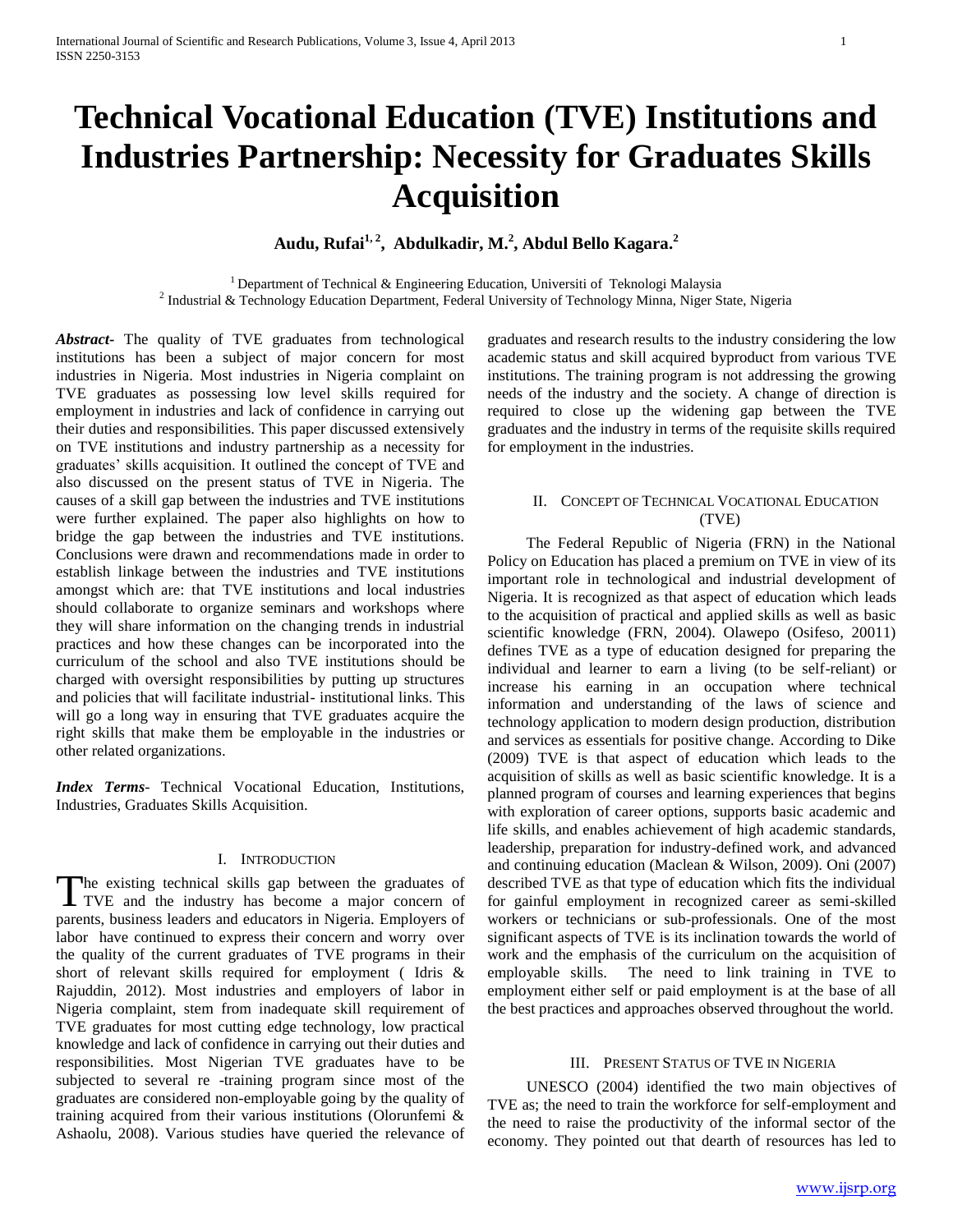cuts in the volume of training that is provided in public institutions. These reductions are a hindrance to pursuing the main objectives of providing training and raising production. Considering the expensive nature of TVE as a type of education, it is important that an expanded system with needed and adequate facilities and equipment will lead to the success of the system. In the same vein Islam and Mia (2007) expressed that both formal and non-formal TVE lacked an effective link between training and the world of work. They further noted that as a result of its lack of coherent mode, practical skills training does not produce the required skills for the labor market. Additionally, the trainees also lacked training experience, initiative and motivation to carry out their duties effectively.

 According Netherland Organization for International Cooperation in Higher Education (NICHE, 2010) there are various challenges that TVE graduates are facing in terms of practical skills acquisition, in most developing countries, especially in Nigeria, TVE is narrow in scale, scope, quality and relevance. The programs are not relevant to the requirements of the local labor market, the curricula and syllabi are out-of-date and the institutions lack the tools and equipment essential for practical skills acquisition. Where present, the equipment in workshops and laboratories is often out-of-date, bearing little resemblance to the technologies presently used by industry (NICHE, 2010). Insufficient training equipment leads to trainee overcrowding during practical lessons, with most of the students only observing the demonstration and not having the chance to get some hands-on practice. Due to the fact that the institutions are poorly resourced, the education and training remain theoretical and the graduates are not considered more skilled than their academic counterparts by the labor market. The institutions thereby acquire a poor image, and produce graduates with lower employability (NICHE, 2010).

 However, public TVE institutions, according to Atchoarena & Esquieu (Dasmani, 2011) continued to attract a great deal of criticism. First, they were unable to train skilled workers to meet the requirements of industries and were unaware of the need for continuing education. Second, they were extremely costly. Often, the graduates of these institutions joined the ranks of the unemployed, an indication that the training provided did not match the jobs available. In most developing countries, including Nigeria, Ghana, Cameroon to mention but a few. Public TVE institutions have not been able to adapt to the new structure of the labor market and the new skill requirements of industries in both the formal and informal sectors. To buttress this fact, in a recent survey research carried out over 40 million graduates are unemployable into the industries because of lack of technical vocational and skills required for jobs available. Indeed there are vacancies for jobs in Nigeria but right now, there are little or no manpower with appropriate skills to fill the vacancies for the available jobs (Alfred, 2010).

 Olaitan (2009) stated that TVE is still viewed as second class type of education in Nigeria by youths and the vulnerable unemployed graduates. No matter the campaign organised and the number of papers written by those knowledgeable about the usefulness of TVE, preference for academic qualification is on the increase among Nigeria citizens. It is in vogue among the private institutions in Nigeria only to realize in many years later that most graduates are out seeking for jobs that don't exist or not relevant to the academic training. In general, the quality of training is low, with too much emphasis on theory and certification rather than on skills acquisition and proficiency testing. Inadequate instructor training, obsolete tools, machines and equipment, and lack of instructional materials are some of the factors that combine to reduce the effectiveness of training in meeting the required knowledge and skills required for gainful employment. High quality skills training requires appropriate workshop tools, machines and equipment, adequate supply of training materials, and practice by learners (African Union, 2007).

 According to Omotayo, *eta'l.,* (2008) other challenges that hinder the skill acquisition of graduates of TVE institutions include: inadequate funding, poor planning (including inaccurate research data), inadequate facilities and infrastructure, teacher incompetence, and inconsistent monitoring and evaluation, poor materials and resources. The problem with education funding in Nigeria is not just its inadequacy, it is also the fact that the system is fraught with corruption and fund misappropriation.

## IV. CAUSES OF SKILL GAP BETWEEN INDUSTRY AND **INSTITUTIONS**

 The teaching methods in TVE institutions have not succeeded in impacting positively on practical skills acquisition of graduates of TVE institutions. These methods of instruction include: the traditional lecture method based on sound theoretical background, group discussions, field trips and Students Industrial Work Experience Scheme (SIWES). However, modifications of these approaches are very imperative to meet the current industry challenges Oduola (Olorufemi & Ashaolu, 2008). Most of the multi-nationals organizations in Nigeria source their major and scientific research skills and facilities from their home countries with little or no input from the local scientific research. The main institution's training facilities are outdated and inadequate making practical training difficult to meet the modern trends in the industries.

 According to Olorufemi & Ashaolu (2008) the industries in Nigeria do not have much involvement in training, funding and curriculum development of our technological institutions, which are the trademark of industrialization in the developed nations. There is no direct link and interaction between the industries and the technological institutions in research activities and manufacturing. The identified poor basic foundation in science subjects affects the students learning approach to science, engineering and technology principles and applications. Many studies have also revealed the relationship between learning approaches and workload (Kolani, *eta'l.*, 2006). The incessant hostility in various campuses has been connected to so much idle time resulting in lower quality of training since the workload does not reflect in-depth practical skills training. The practical class period on the timetable are expended in unfruitful exercise. Student learning becomes unproductive when the basic principles are not understood thereby leading to poor motivation.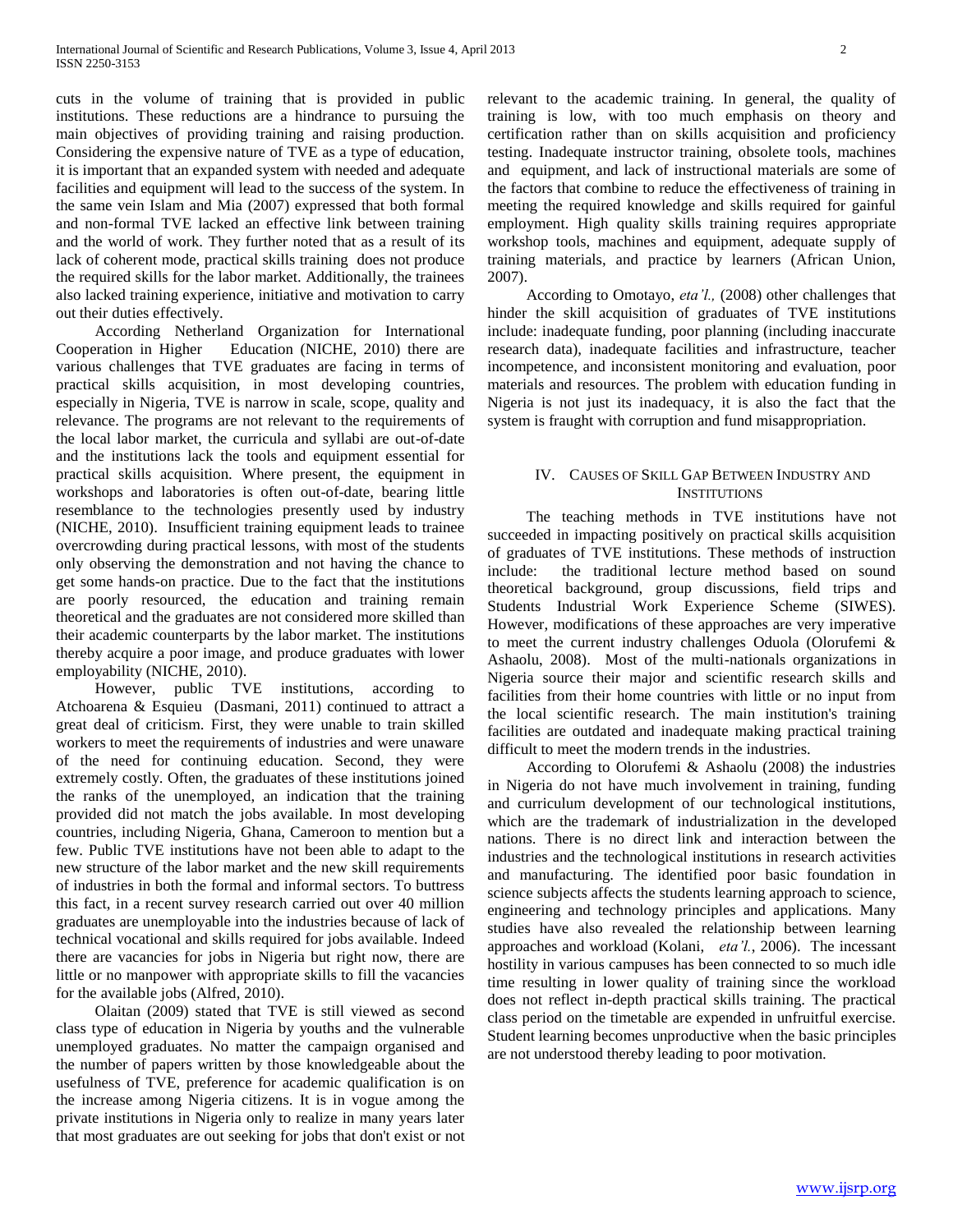### V. INDUSTRY AND TVE INSTITUTIONS PARTNERSHIP

 While Nigerian industries are fast growing in terms of the improvement in science and technology, unprecedented demand for better graduates has been set up. However, the industry often complains that the existing technological institution's curricula fall short to tackle the practical problems in the industry. For instance, the industry expects the technological institutions to train their future employees with the latest technology. This is because technological institutions lack proper curricula that are suitable for the industries (Ayofe*, eta'l.,* 2009). This causes a gap between the technological institutions and industry that needs to be bridged so that the graduates can fit into the industries upon graduation. The industry is constantly broadening and the knowledge is increasingly becoming complex. The role of developing better curriculum in technological institution's program is important in bridging the gap between the changing technology and the industrial needs of employers. Technological institutions should make provision for conducive learning environment and industry oriented curriculum that the business community perceived as meeting their needs. Curricula are expected to be developed with the objective of producing skilled and employable workers that can easily fit into the industry without being re-trained (Ayofe, *eta'l.,* 2009).

 However, the quality of TVE graduates from technological institutions particularly at tertiary level has been a subject of major concern for most industries in Nigeria. Most industries complaint results from inadequate skill requirement for most cutting edge technology, low practical skill and confidence. Most Nigerian engineering graduates are exposed to several re-training programs since most of the graduates are regarded as unemployable going by the quality of instruction acquired from their various institutes (Olorunfemi & Ashaolu, 2008). The economic development of any nation depends on its level of human resources development, especially in the area of science and technology for industrialization. Nigeria is far from undergoing any landmark in technological development towards industrialization due to poor infrastructures, despite the large number of graduates from various technological institutions that have failed to impact positively on the development of industries for industrialization of its economic sector (Olorunfemi & Ashaolu, 2008).

## VI. BRIDGING THE SKILL GAP BETWEEN INDUSTRY AND TVE INSTITUTIONS

 The persistent skills gap between the industry and technological institutions has made dependence on importation of skilled workers, what then can be done to bridge this skill gap? In bridging the gap, many countries have encountered and tackled this issue by introducing a strong technological component to the curriculum of their institutions of learning (Ayofe*, eta'l.,* 2009). This usually comes in many different ways; prevailing among them is offering students courses in technological education, work attitude and work principle, followed by a subsequent engagement in industrial and commercial firms, where they get actual experience in a real work environment.

 Productive programs have been carried out in countries like Australia, Canada, Germany, United States, and Britain. The success story of such programs in these countries is guaranteed by the existence of a huge industrial sector, which works in collaboration with schools. Other countries have chosen to establish training centers, which have workshops that impart students with real work experience. These training centres' are normally established, financed, and ran by the private sector and schools pay fees for their students to make use of these centres. Developing skills in TVE, are normally presented as a standalone program or generally in the subjects taught. The skills are strengthened, self-learning, lifelong learning, research skills, time management skills, critical thinking skills etc. These mechanisms have been seen to be most effective when they are woven into technological institution's curriculum, rather than tackling them as stand-alone subjects. The program guarantees that the students acquire adequate knowledge and has the skills needed to use it in his job. Knowledge and skills are two important components that have been found to be necessary for both groups of students; the one that joins the labor force and the one that go for training in technological institutions.

 Government and the established private sector should also put in place preparations for specialized students of TVE institutions to go through short-term practical training in their chosen careers through Student Industrial Work Experience Scheme (SIWES) in order to enhance their knowledge in their chosen occupation**.** Appropriate educational curricula must be planned and implemented by our institutions of learning, particularly the technical colleges, polytechnics, mono-technics, universities and other specialized training institutions. The curricula must be relevant to the peculiarities of our situation must address most essentially the current industrial demands with the aim of making our technological institutions graduates relevant to the needs of the industry (Ayofe, *eta'l.*, 2009). In an attempt to address these challenges and establish the link between TVE institutions and the industries Reddan & Harrison (2010) argued that TVE institutions need to restructure their programs to be responsive to the needs of the job market, especially the industry. To achieve this goal, TVET curricula must focus on outcomes in terms of the skills, knowledge and attitudes required by industry. That is, TVE provision should be responsive to the demands of industry.

#### VII. CONCLUSION AND RECOMMENDATIONS

 Technical vocational education is considered as the bedrock of industrialization in developed countries the world over because of its impact on productivity, social and economic development. In a developing country like Nigeria, most training programs in TVE institutions are not in line with the needs and aspirations of the labor market and the industries. The institutions are poorly funded and lack of adequate infrastructural and workshop facilities. The linkage between TVE institutions and the industries is very weak. However, the establishment of the linkage program between the TVE institutions and the industries will have profound benefits on the students, teachers and the industries. It will avail the industries with the opportunities to evaluate the performance of the highly motivated TVE graduates,